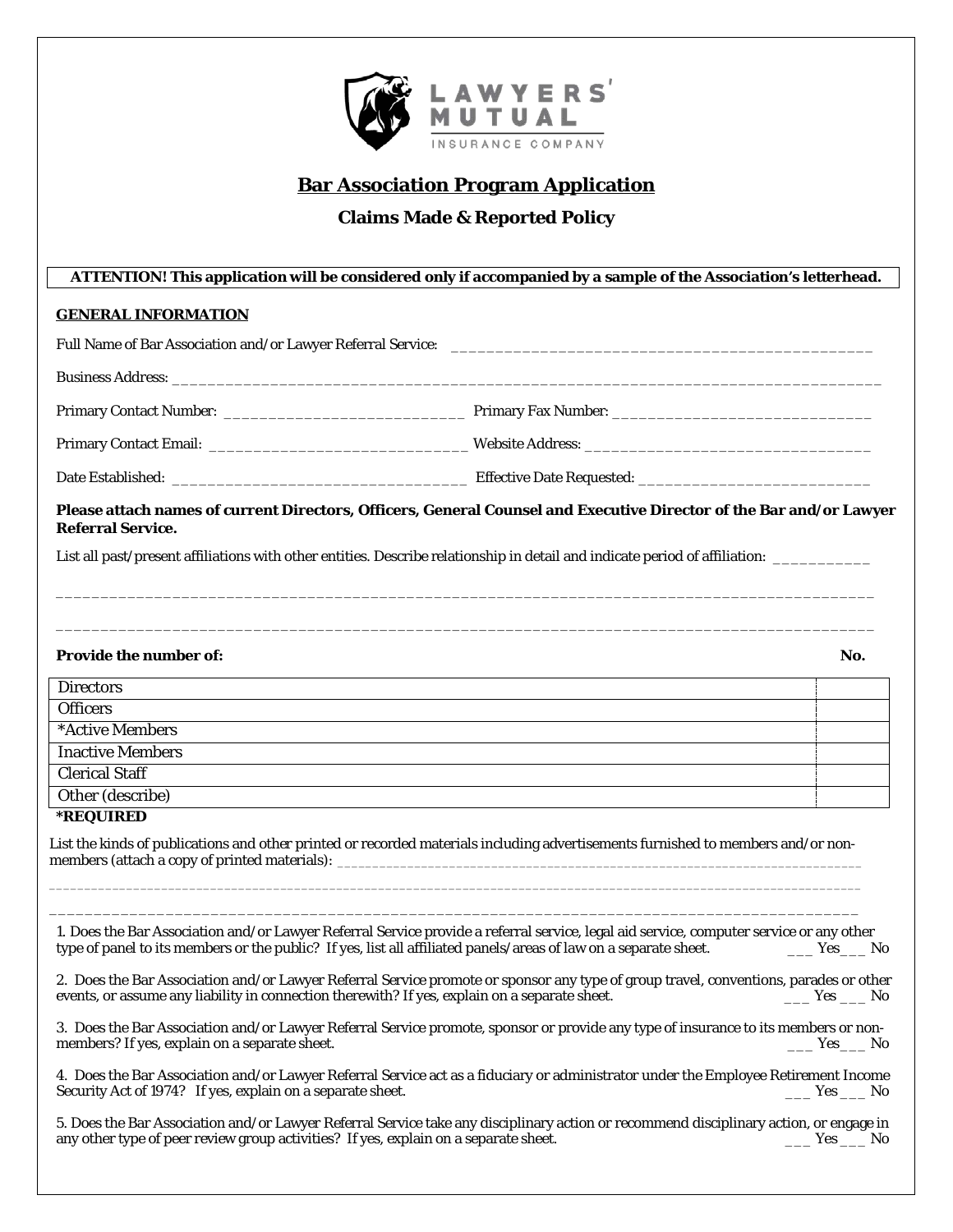6. Does the Bar Association and/or Lawyer Referral Service perform any other activities or services not specifically included in (1-5)? If yes, explain on a separate sheet.

7. Has the Bar Association and/or Lawyer Referral Service ever been convicted of a violation of any law or ordinance? \_\_\_ Yes\_\_\_ No

8. Has any insurance company or Lloyd's ever cancelled, declined, refused to renew or accepted only on special terms your errors and omissions insurance? Describe the circumstances on a separate sheet. \_\_\_ Yes\_\_\_ No

9. Has any claim or suit been brought against the Bar Association and/or Lawyer Referral Service or any of its past or present officers, directors or employees within the last 3 years in their capacity as an officer, director or employee of the Policyholder? **If yes**, complete a Claims Information Sheet (attached) for **each** claim/suit. \_\_\_ Yes \_\_\_ No

10. Is the Bar Association and/or Lawyer Referral Service, or any of its officers, directors or employees, aware of any circumstances that may result in an errors or omissions claim or suit being made or brought against the Policyholder? **If yes**, complete a Claims Information Sheet for **each** incident.

11. **On a separate sheet**, describe the Association's and/or Lawyer Referral Service's procedure for verifying the State Bar's insurance requirement for LRS lawyers. Include whether verification takes place at the time of each referral or only upon the lawyer's renewal with the LRS.

12. **On a separate sheet**, list any and all errors and omissions insurance carried by the Bar Association and/or Lawyer Referral Service for each of the past five years. Provide the name(s) of insurance company, policy no., limits of liability, deductible, inception and expiration date.

13. INDICATE DESIRED LIMITS OF LIABILITY (BELOW) AND DATE COVERAGE TO BECOME EFFECTIVE: Mo/Day/Yr

Mo/Day/Yr

### **LIMITS AND DEDUCTIBLE OPTIONS** - Check the desired options

| <b>LIMITS</b>     | $\Box$ \$100K/100K | $\Box$ \$250K/250K | $\Box$ \$500K/500K | $\Box$ \$1M/1M  |
|-------------------|--------------------|--------------------|--------------------|-----------------|
|                   |                    |                    |                    |                 |
| <b>DEDUCTIBLE</b> | $\circ$ \$2.500    | $\circ$ \$2,500    | $\circ$ \$2,500    | $\circ$ \$2,500 |

I/We warrant that the information contained herein is true and that it shall be the basis of the policy of insurance and deemed incorporated therein should the Company accept this application by issuance of a policy. I/We hereby authorize the release of claim information from any prior insurer to Lawyers' Mutual Insurance Company.

I/We understand and accept that should this policy be issued by the Company, it provides coverage on a "claims made" basis for ONLY THOSE CLAIMS THAT ARE MADE AGAINST THE INSURED/POLICYHOLDER AND REPORTED TO THE COMPANY WHILE THE POLICY IS IN FORCE and that coverage ceases with the termination of the policy unless the Policyholder exercises the options available and in accordance with the terms of the policy.

Signature & Title (Officer, Director or Executive Director): \_\_\_\_\_\_\_\_\_\_\_\_\_\_\_\_\_\_\_

# Print Name: \_\_\_\_\_\_\_\_\_\_\_\_\_\_\_\_\_\_\_\_\_\_\_\_\_\_\_\_\_\_\_\_\_\_\_\_\_\_\_\_\_\_\_\_\_\_ Date: \_\_\_\_\_\_\_\_\_\_\_\_\_\_\_\_\_\_\_\_\_\_\_

Federal Employer's Tax I.D. No.: \_\_\_\_\_\_\_\_\_\_\_\_\_\_\_\_\_\_\_\_\_\_\_\_\_\_\_\_\_\_\_\_\_\_\_\_\_\_\_\_\_\_\_\_\_\_\_\_\_\_\_\_\_\_\_\_\_\_\_\_

**Return the application to Lawyers' Mutual Insurance Company, 3110 W. Empire Avenue, Burbank, CA 91504**

Rev. 09/04